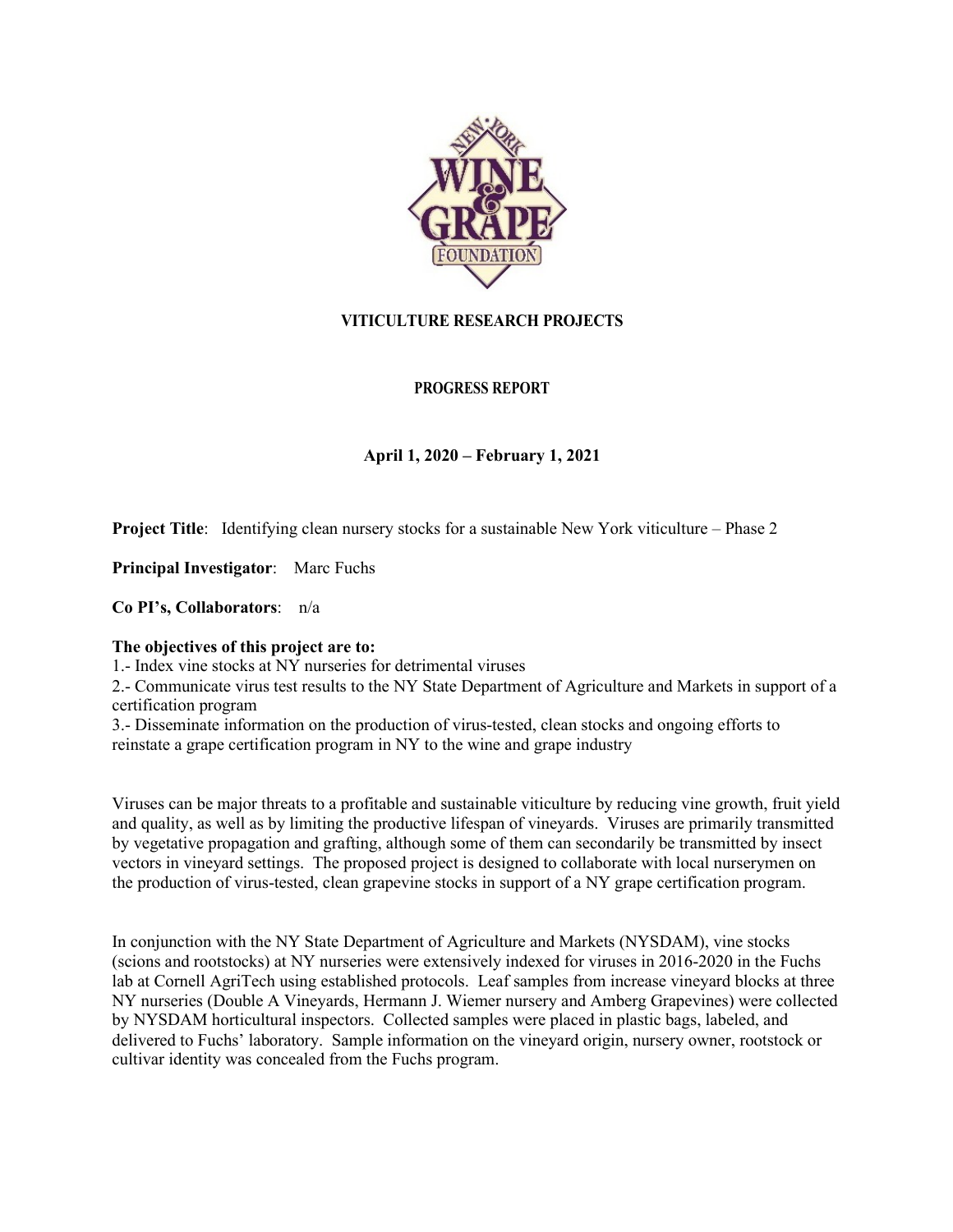To qualify for the NY certification program, every vine in an increase vineyard block must test negative for eight viruses [grapevine fanleaf virus (GFLV), tomato ringspot virus (ToRSV), tobacco ringspot virus (TRSV), grapevine leafroll-associated virus 1 (GLRaV-1), grapevine leafroll-associated virus 2 (GLRaV-2), grapevine leafroll-associated virus 3 (GLRaV-3), grapevine leafroll-associated virus 4 (GLRaV-4) and grapevine red blotch virus (GRBV)] over two consecutive years. Subsequently only 25% of the originally virus-tested, clean vines are re-tested every year so that every vine is tested every five years after it was shown to be clean. In 2020, we aimed at (i) confirming the health of 25% vines that previously tested negative during two consecutive years and (ii) testing new vines that were added to the increased blocks at the three NY grape nurseries.

*To address objective #1 on the indexing of vine stocks at NY nurseries for detrimental viruses*, a total of 26,994 grapevine leaf samples were collected in June and July of 2020 by NYSDAM and shipped to the Fuchs program. Samples will be processed and tested for the presence of grapevine fanleaf virus (GFLV), arabis mosaic virus (ArMV), tomato ringspot virus (ToRSV) and tobacco ringspot virus (TRSV) by DAS-ELISA using specific antibodies. Testing results revealed an extremely low presence of GFLV (0.2%, 48 of 26,994) and ToRSV (1.4%, 387 of 26,994) but not of ArMV (0%, 0 of 26,994) and TRSV (0%, 0 of 26,994).

A total of 23,016 grapevine leaf samples were collected from late August to October in 2020 by NYSDAM and shipped to the Fuchs program. Leaf samples were tested for grapevine leafroll-associated virus 1 (GLRaV-1), grapevine leafroll-associated virus 2 (GLRaV-2), grapevine leafroll-associated virus 3 (GLRaV-3), grapevine leafroll-associated virus 4 (GLRaV-4) by DAS-ELISA using specific antibodies and for grapevine red blotch virus (GRBV) by PCR. Testing results revealed an extremely low presence of GLRaV-1 (0.6%, 126 of 23,016), GLRaV-2 (0.03%, 6 of 23,016), GLRaV-3 (0.1%, 26 of 23,016), GLRaV-4 (0.03%, 1 of 23,016) and GRBV (0.05%, 11 of 23,016).

*To address objective #2 and communicate virus test results to the NY State Department of Agriculture and Markets in support of a certification program*, virus test results for spring and fall were communicated to NYSDAM in July and December of 2020. Based on the extremely low detection of viruses in vine stocks managed by the three NY nurseries ranging from 0% to 1.4%, great strides have been made toward the availability of clean vine stocks that test negative for detrimental viruses at NY nurseries. This is a nice accomplishment. This is more so since virus incidence in the nursery increase vineyards has gradually decreased since the first year of testing in 2016. Nonetheless, the objective is to reach a complete absence of these viruses in vine stocks. This goal has been fully achieved for ArMV and TRSV, and nearly achieved for GFLV, ToRSV, GLRaV-1, GLRaV-2, GLRaV-3, GLRaV-4 and GRBV. Therefore, additional testing efforts are needed to screen vine stocks and make sure that appropriate measures are taken to eliminate infected vines and test remaining vines to ensure freedom from detrimental viruses. These will be the objectives of the 2021 surveys.

*To address project #3 and disseminate information on the production of virus-tested, clean stocks and ongoing efforts to reinstate a grape certification program in NY to the wine and grape industry*, project results were communicated to the wine and grape industry at the following conferences:

- 1. Hesler, S., Fuchs, M. and Loeb G. 2020. Management of viruses and mealybugs vectors in a commercial leafroll-diseased vineyard. Cornell Recent Advances in Viticulture and Enology Conference, December 10
- 2. Fuchs, M. 2020. Ecology studies to inform innovative management tactics of virus diseases. Innovations in Sustainable Pest Management. Unified Symposium, February 4-6